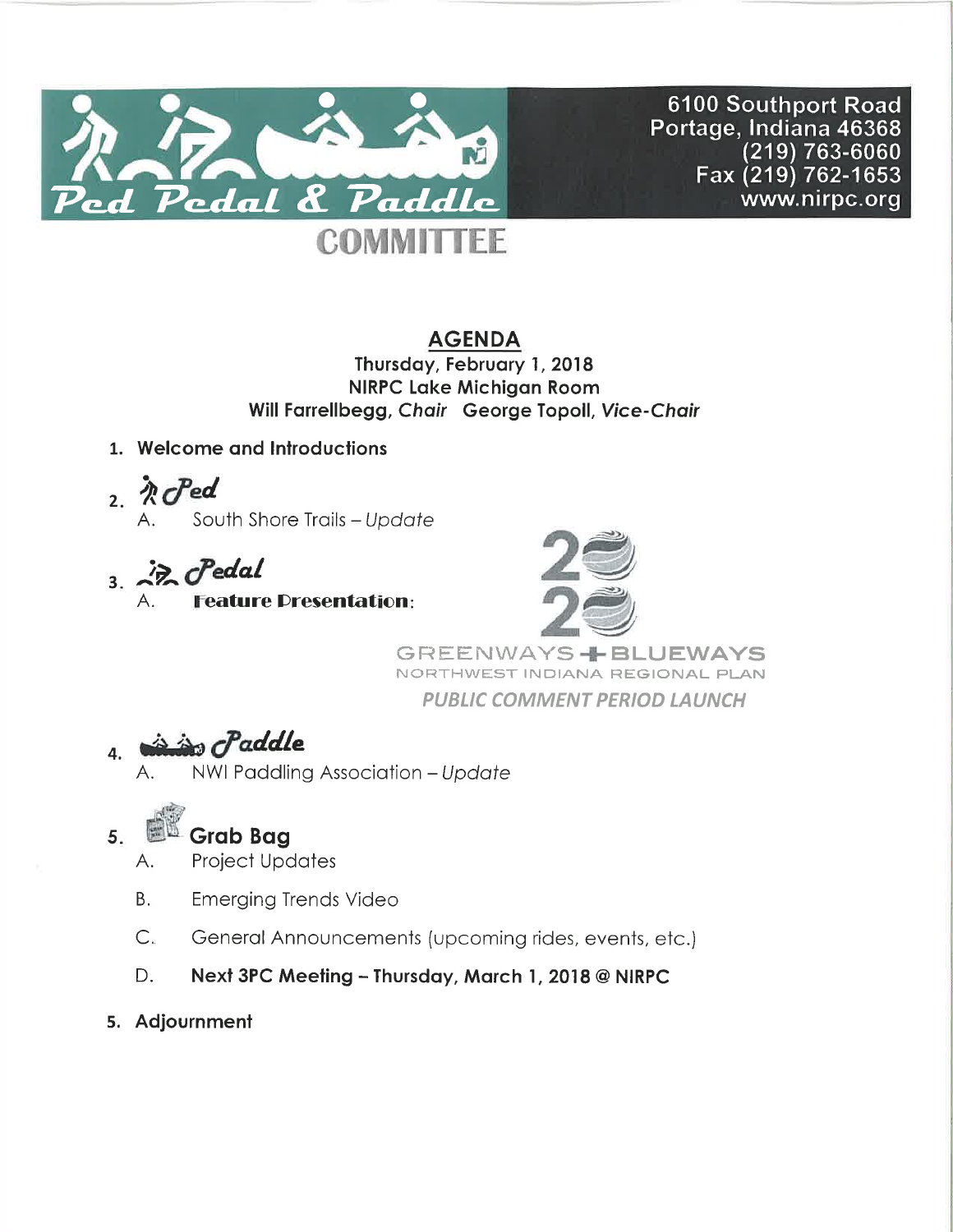

# Committee Meeting ~ NIRPC January 4, 2018

**Members & Guests –**Aaron Borngraber, Robert Boklund, Mark O'Dell, Dean Button, AJ Monroe, Jeff Sheridan, Chris Moore, Craig Zandstra, Don Parker, Jenny Orsburn, Chuck Gleason, Denny Cobb, Richard Morrisroe, Karen Walker and Tim Cole

**Staff** – Mitch Barloga, Rachel Veronesi, Charles Bradsky and Mary Thorne

Mitch Barloga called the meeting to order at 1:35 p.m. with self-introductions. The Committee needs a new Chair and possibly a Vice Chair.

# **Ped**

- **A. South Shore Trails (SST) Update –** Don Parker reported that they are working on projects related to bike and hike advocacy for 2018 and are willing to partner with interested communities and agencies.
- **B. Greenways + Blueways 2020 Plan Update –** Mitch Barloga said the update is now being formatted and staff is reviewing the content. It will go out for public comment and come back to the Board for final adoption in March.

# **Pedal**

**A. Feature Presentation I:** 2017 Year in Review *– Mitch Barloga, NIRPC*

Mitch Barloga briefly presented on every project completed in 2017. They included:

- Westchester Liberty Trail Chesterton
- Little Calumet River Levee Trail Munster, Highland, Griffith and Gary
- Oak Savannah Trail Erie Lackawanna Trail connection. Issues with parked trains blocking the trail need to be worked out.
- Hawk Signal at  $45<sup>th</sup>$  in Hammond with a raised speed table
- Two bike sharing programs in Valparaiso and Miller. Miller also has a build-a-bike program.
- Mural on a tunnel under US 30 on the Erie Lackawanna Trail
- TIGER grant application for the Marquette Greenway. Results of the application should be forthcoming soon.
- Indiana Trail Study update there were nine trails reviewed overall
- In October, a drunk driver drove his car onto the Wolf Lake Bridge and the bollards that were on the trail probably will not be replaced.

Brief discussion followed.

### **B. Project Scope Change Request – East Chicago**

Mitch Barloga said NIRPC has worked closely with East Chicago on their request and we are in favor of supporting this scope change. If this committee approves it, the project will then go to the Transportation Resource & Oversight Committee (TROC). The project was explained by from East Chicago. He said that by not spending money on pile driving on the bridge, the linear footage of this segment of the trail will actually be doubled by using that cost savings. This will help East Chicago obtain access to the trail system. It is not a project change; it is a scope change. After brief